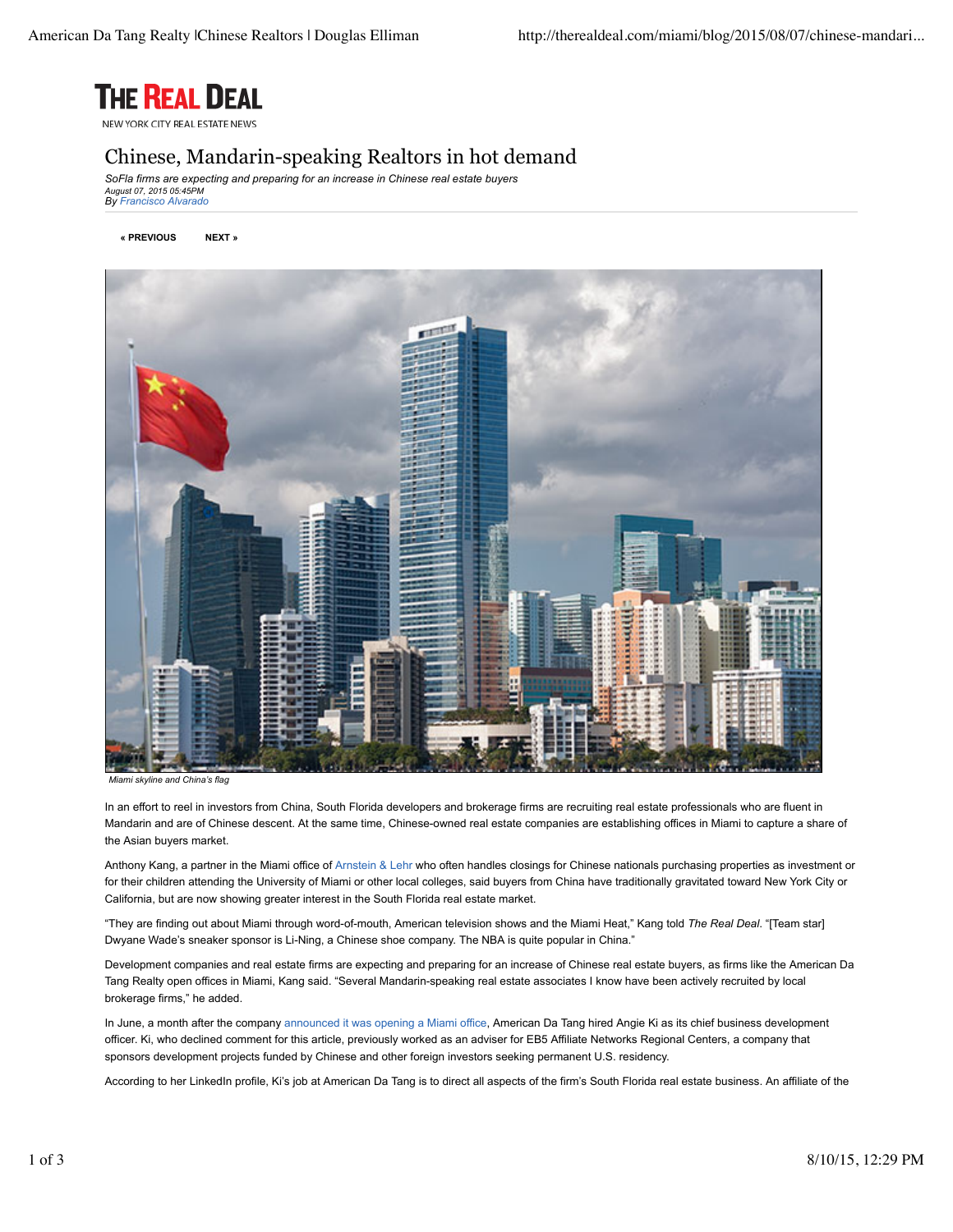## American Da Tang Group scooped up a Brickell development site for \$74.8 million in cash in December.

Philip Spiegelman, principal of International Sales Group, told *TRD* that last April his firm hired Ying Peng, then-public relations and marketing director for Miami Real Estate Invest. Spiegelman said Peng played an instrumental role in building her former employer's international client base, making Miami Real Estate Invest one of the leading real estate brokerages in the city catering to Chinese clients.

As the market consultant for ISG China, Peng's focus is developing relationships in Asian markets with agents, brokers, financial advisers, accountants, lawyers and anyone with a circle of influence to high net worth prospective buyers and investors. She is marketing all South Florida properties ISG is selling, including Muse, Echo Brickell, Echo Aventura, Sage Beach, W Fort Lauderdale Beach, and Downtown Doral.



"Ying is articulate, bilingual and well educated," Spiegelman said. "She has established ISG as a legitimate player in the Asian markets."

*Ying Peng* Last month, The Rubin Group at Douglas Elliman hired Han Cheng Jeng Fu, an investment fund manager, as director of luxury sales. Justin Rubin told *TRD* he brought in Jeng in order to tap into his international network of high-net-worth individuals, especially in China.



*Han Cheng Jeng Fu*

Jeng, who is fluent in Mandarin, currently serves as chairman of Red Rock Asian Capital Investment Group, an investment firm that focuses on mining, development, and the distribution of high-tech products and insurance in the United States, Asia and Latin America.

"Han Cheng is a long time friend and associate who is a valuable individual to work with," Rubin said. "He will head up our initiative to target Chinese buyers and bring them to Miami."

XiaoXiao Zhang, who joined Beacon Hill Property Group in January as the investment sales director for Asia, told *TRD* her mission is to launch the Brickell Avenue-based commercial real estate firm's China business.

A resident of Miami for the last seven years, Zhang said she was in charge of the China division of a local international trading company prior to joining Beacon Hill.

"My primary focus is bringing Chinese capital to the South Florida commercial real estate market," Zhang said. "We are working with both Chinese high net worth individuals and institutional investors who have

already invested in the U.S. and are interested in the South Florida market."

She said Beacon Hill is currently working with Chinese investors on several local projects including a soccer training facility involving soccer star Pele. "We really tailor the opportunity to the client," she said. "High net worth individuals have been more interested in stable retail and multi-family assets, while institutional investors are more interested in injecting capital into development projects."

Still, Miami faces many challenges in attracting Chinese buyers to the city, Zhang said. "We need a few investors to pull the trigger on large scale investments and the money will start to flow," she said. "A direct flight wouldn't hurt either."

Tags: American Da Tang Realty, Arnstein & Lehr, beacon hill property group, Chinese Realtors, douglas elliman, international sales group

## **Now Trending on The Real Deal** by Taboola **by Taboola and The Real Deal by Taboola** by Taboola

**Sports agent gets \$5.7M for Miami Beach home**

**Marine Layer opening first Southeastern US store in Wynwood**

**Turnberry heir Jeffrey Soffer marries Australian supermodel Elle Macpherson**

## **From The Web** Sponsored Links by Taboola

**4 Billionaires Say: Something Big Coming Soon In U.S.A Stansberry Research**

**New Law Cracks Down on Right to Use Cash Bonner & Partners**